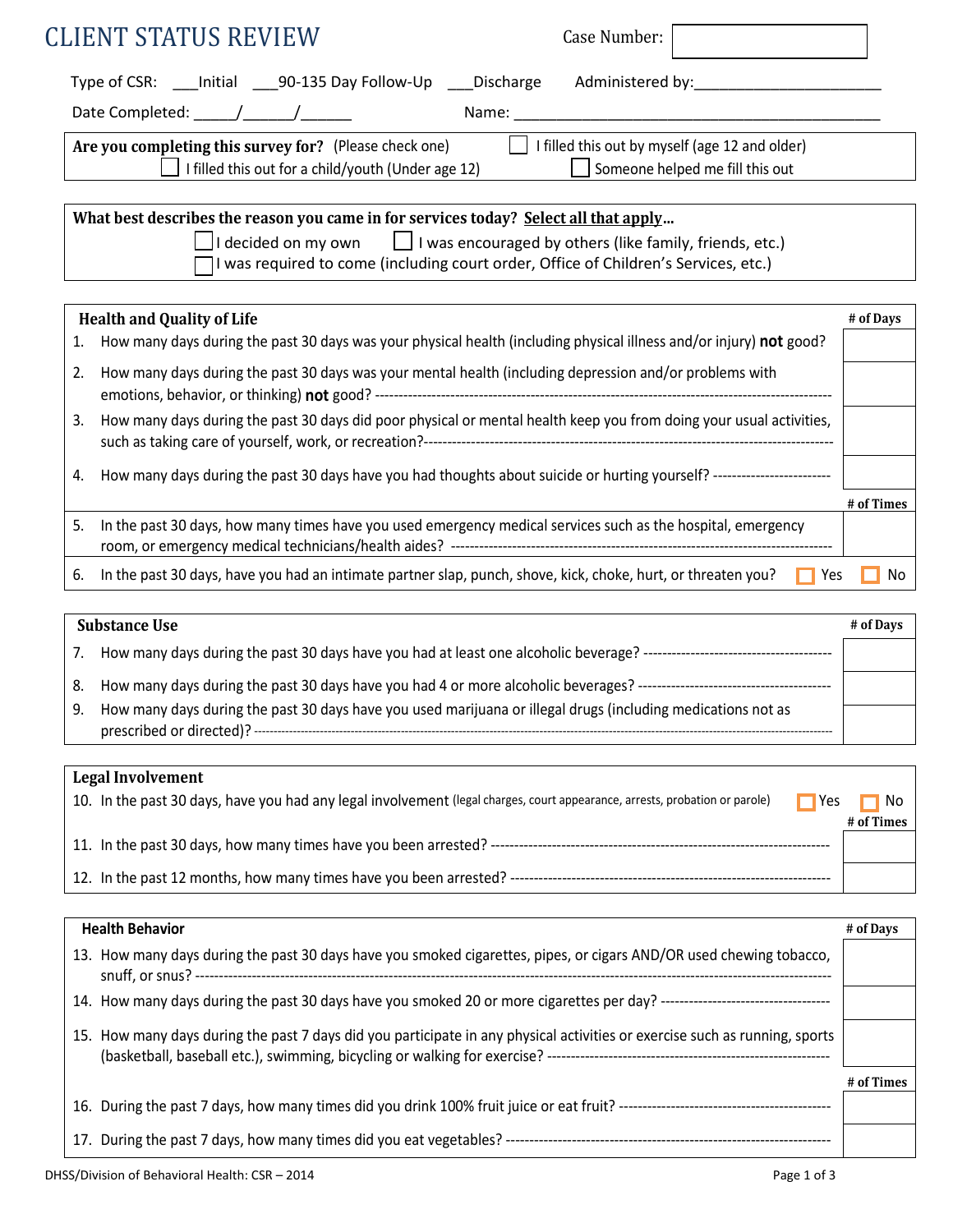## CLIENT STATUS REVIEW Case Number:

18. Please answer each question by putting an **X** in the space that best describes how you feel about each item. Please use only one **X** for each question

|                                                                                             | Terrible | Unhappy | Dissatisfied | Mixed | Satisfied | Pleased | Delighted |
|---------------------------------------------------------------------------------------------|----------|---------|--------------|-------|-----------|---------|-----------|
| How do you (or your child) feel about:                                                      |          |         |              |       |           |         |           |
| Your housing?                                                                               |          |         |              |       |           |         |           |
| Your ability to support your basic needs of food, housing, etc.?                            |          |         |              |       |           |         |           |
| Your safety in your home or where you sleep?                                                |          |         |              |       |           |         |           |
| Your safety outside your home?                                                              |          |         |              |       |           |         |           |
| How much people in your life support you?                                                   |          |         |              |       |           |         |           |
| Your friendships?                                                                           |          |         |              |       |           |         |           |
| Your family situation?                                                                      |          |         |              |       |           |         |           |
| Your sense of spirituality, relationship with a higher power,<br>or meaningfulness of life? |          |         |              |       |           |         |           |
| Your life in general?                                                                       |          |         |              |       |           |         |           |

## **Please Answer Questions 19 – 21 if you have received services from this agency.**

19. Please answer each question by putting an **X** in the space that best describes how you feel about each item. Please use only one **X** for each question.

|                                                                  |  | Terrible Unhappy Dissatisfied | Mixed | Satisfied | Pleased | <b>Delighted</b> |
|------------------------------------------------------------------|--|-------------------------------|-------|-----------|---------|------------------|
| How do you feel about the services you (or your child) received? |  |                               |       |           |         |                  |
| I was treated with respect.                                      |  |                               |       |           |         |                  |
| I was given information about my rights.                         |  |                               |       |           |         |                  |
| I helped to choose my treatment goals.                           |  |                               |       |           |         |                  |
| I felt comfortable asking questions about my treatment.          |  |                               |       |           |         |                  |
| I was able to get all the services I needed.                     |  |                               |       |           |         |                  |
| Because of the services I received:                              |  |                               |       |           |         |                  |
| I am better able to handle daily life.                           |  |                               |       |           |         |                  |
| I am getting along better with other people.                     |  |                               |       |           |         |                  |
| I am better able to cope when things go wrong.                   |  |                               |       |           |         |                  |
| The quality of my life has improved.                             |  |                               |       |           |         |                  |

20. What did you like about the services you received? \_\_\_\_\_\_\_\_\_\_\_\_\_\_\_\_\_\_\_\_\_\_\_\_\_\_\_\_\_\_\_\_\_\_\_\_\_\_\_\_\_\_\_\_\_\_\_\_\_\_\_\_\_\_\_\_\_\_\_\_\_\_\_

21. What did you dislike about the services you received? \_\_\_\_\_\_\_\_\_\_\_\_\_\_\_\_\_\_\_\_\_\_\_\_\_\_\_\_\_\_\_\_\_\_\_\_\_\_\_\_\_\_\_\_\_\_\_\_\_\_\_\_\_\_\_\_\_\_\_\_\_

## **Please Answer Questions 22 – 25 with the assistance of agency staff.**